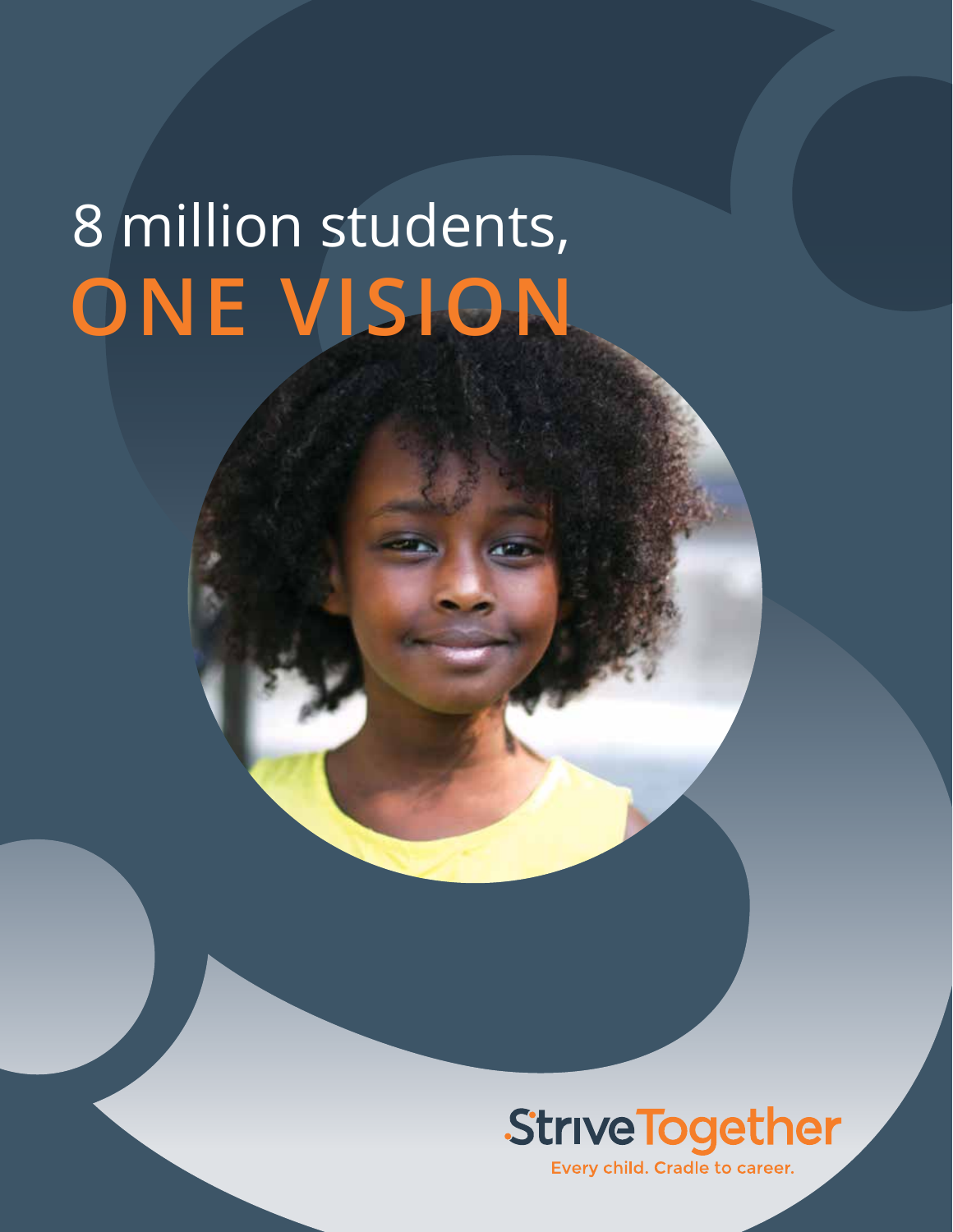### Improving the lives of children and families in communities across America

**StriveTogether** believes in helping every child succeed, from cradle to career. We lead a national movement to improve education in 70 communities across America. With partners who share this vision, we work together on building a more equitable and inclusive world for every child.



## 66

The **StriveTogether** approach is the single most powerful driver of our work. It frames our strategic planning and budget; it focuses our personnel practices; it stabilizes our structure and funding; it shapes our collective engagements. And the StriveTogether staff is there to coach and encourage through every benchmark along the way."

**John C. Stockwell Spartanburg Academic Movement, Executive Director**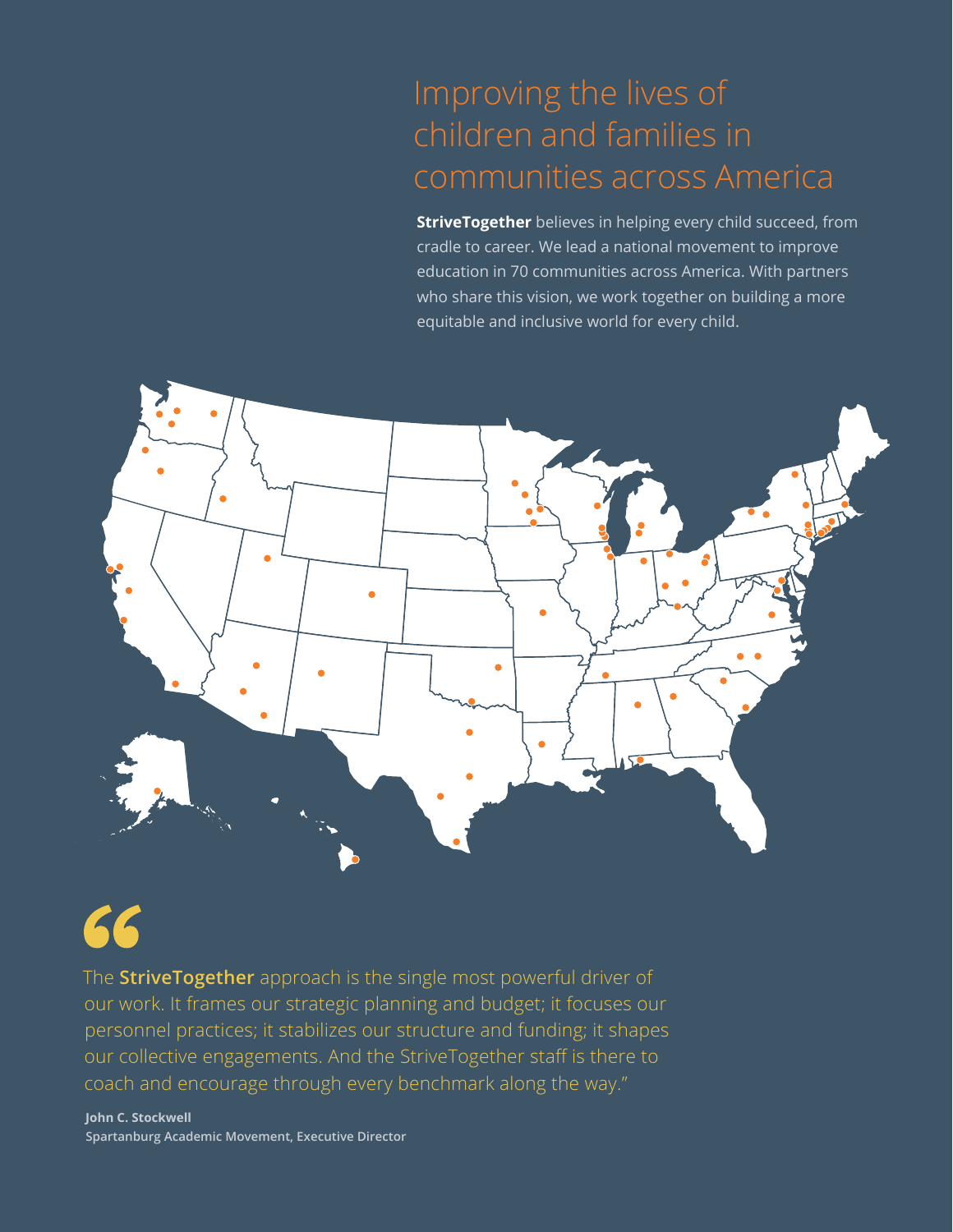### Together, we can change a child's world



### **StriveTogether**

StriveTogether works with a national network of communities to create stronger systems of support for major milestones in a child's life. Pursuing the bold changes needed means doing whatever it takes to identify and close gaps in academic achievement by race, income, gender and zip code.

StriveTogether provides coaching, connections and resources to members in the StriveTogether Cradle to Career Network. We help local partnerships find and solve problems with data; use a rigorous approach to define and measure progress; and push people on changing behavior to create lasting change. Together, we strive to create better systems of opportunity that truly benefit every child, cradle to career.

No single person, program or provider can solve the challenges our children face in achieving their full potential. Since launching nationally in 2010, StriveTogether has learned a great deal about what it takes for communities to achieve educational results at scale.

#### **Shared accountability**

StriveTogether communities bring together a wide range of groups committed to student success — not just families, teachers and schools, but also businesses, civic organizations, nonprofits and investors — that adopt shared goals and hold each other accountable for getting results.

#### **An unwavering focus on data and improvement**

Our nationally recognized approach supports communities in collecting and using local data and information to improve practices every day. It also helps partners identify and close gaps by race, gender, income and other factors to support the needs of marginalized and vulnerable learners.

#### **Practice and policy shifts across systems**

Current efforts to scale and spread effective practices are insufficient. We must combine practice-level work with bolder strategies, including policy change. Working to fix systems — or in some cases, rebuild them — opens the path to economic mobility for children and families.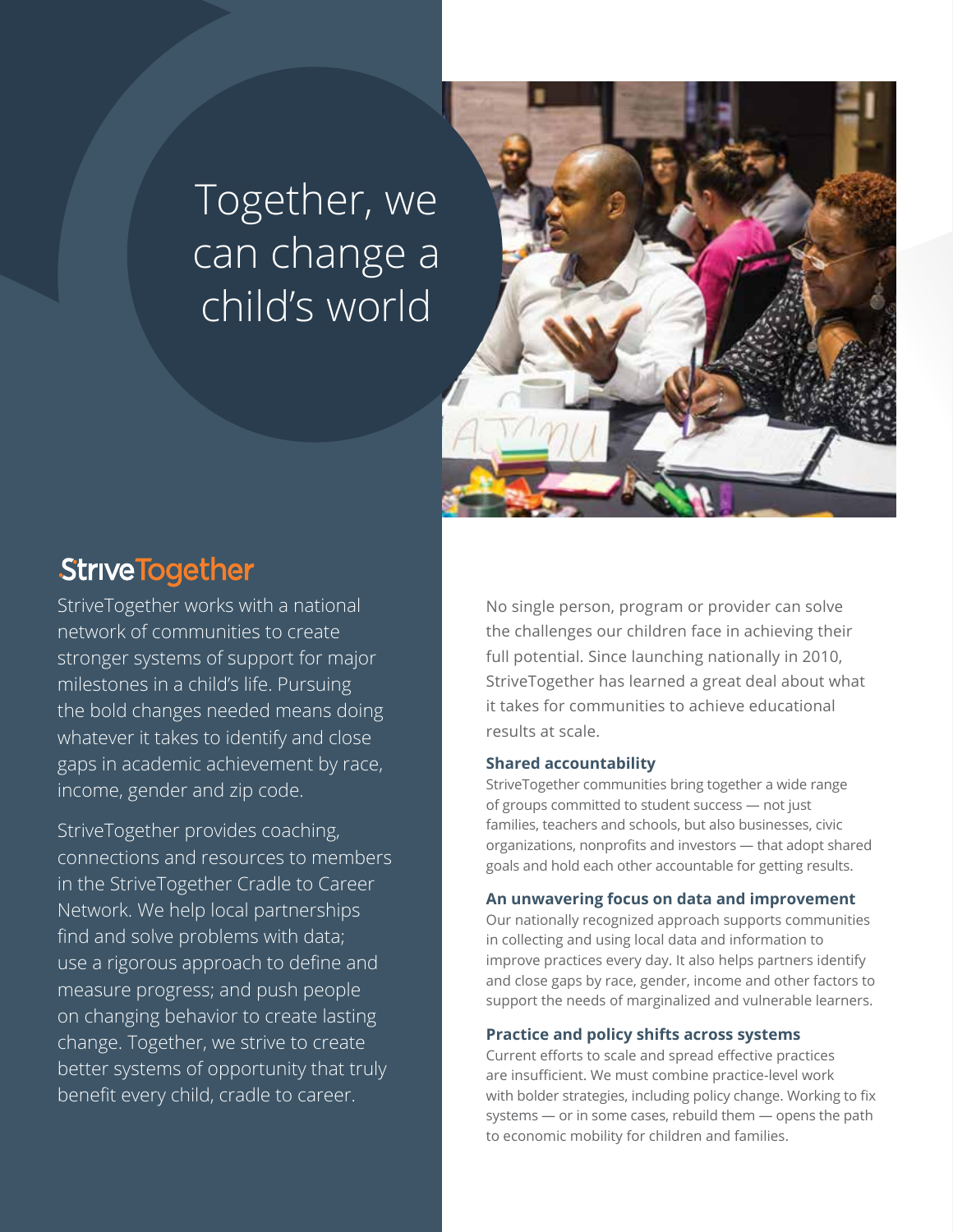### Creating better systems of opportunity

Better systems for better outcomes has always been at the center of this work, but making explicit our focus on equity has never felt more urgent or important. Starting in the classroom and extending to health care, housing, public safety and transportation, children must be given the support and resources needed to reach their full potential. Our role is dismantling obstacles to opportunity and being smarter in how we partner with every sector to improve outcomes for every child.

#### **What is a cradle-to-career partnership?**

A cradle-to-career partnership is the local coordinating body that organizes the efforts of everyone who works to support the success of every child, ensuring the initiative has impact and maintains momentum. The people involved include school staff; local nonprofit, business and faith leaders; investors; other professionals in the field; and students and their families.



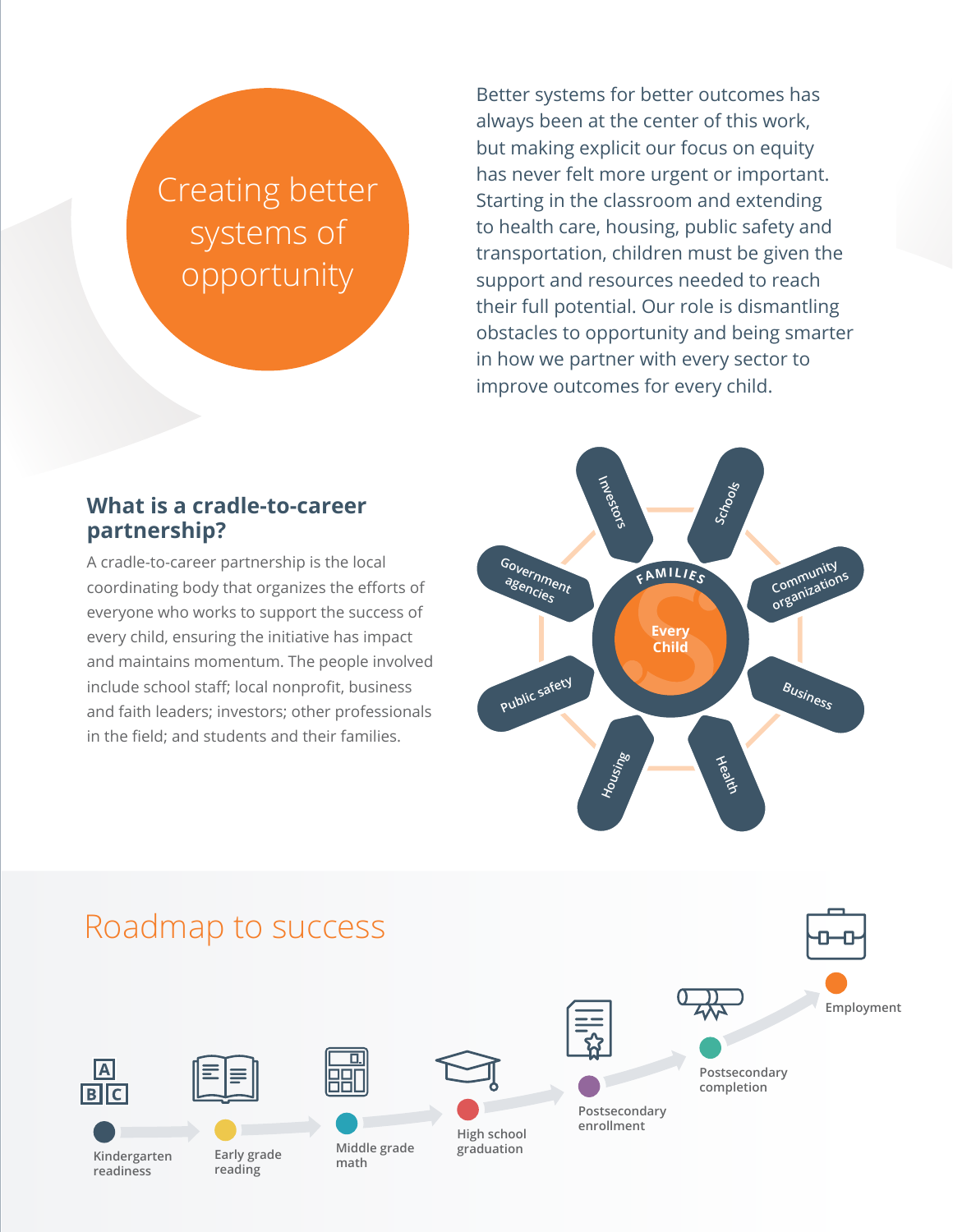### A rigorous approach to getting results

Communities in the StriveTogether Cradle to Career Network work across different sectors and systems to improve practices through rigorous use of data. With a proven approach, track record of progress and national presence, we help people across the country change how they work every day at every level — as individuals, organizations and systems.

### **Why partner with StriveTogether?**

When you get involved with the StriveTogether Cradle to Career Network, you become part of a national movement that reaches 8 million students, involves 10,000 organizations and has partners in 32 states and Washington, D.C. Communities using our approach have seen measurable gains in kindergarten readiness, early grade reading and postsecondary success, as well as systems change. **Improve Improve Improve Improve** 



#### **Local cradle-to-career partnerships have achieved some extraordinary results:**



In **Cincinnati and Dayton, Ohio**, community partners mobilized voters to generate nearly \$20 million to increase access to quality preschool.



In **Tacoma, Washington**, the local partnership and school district partners changed policies to ensure qualified students automatically were enrolled in advanced placement classes, increasing the number of low-income and minority students in them.



In **Dallas, Texas**, the local partnership, with school districts, colleges and AT&T, launched a text-message reminder and individualized counseling program that helped lead to a 14 percent gain in college enrollment for participating Black and Hispanic males.



In **Albany, New York**, the local partnership worked with the state Medicaid system through a pilot program to reward pediatricians with higher payments if their patients enter kindergarten healthy and ready to learn.